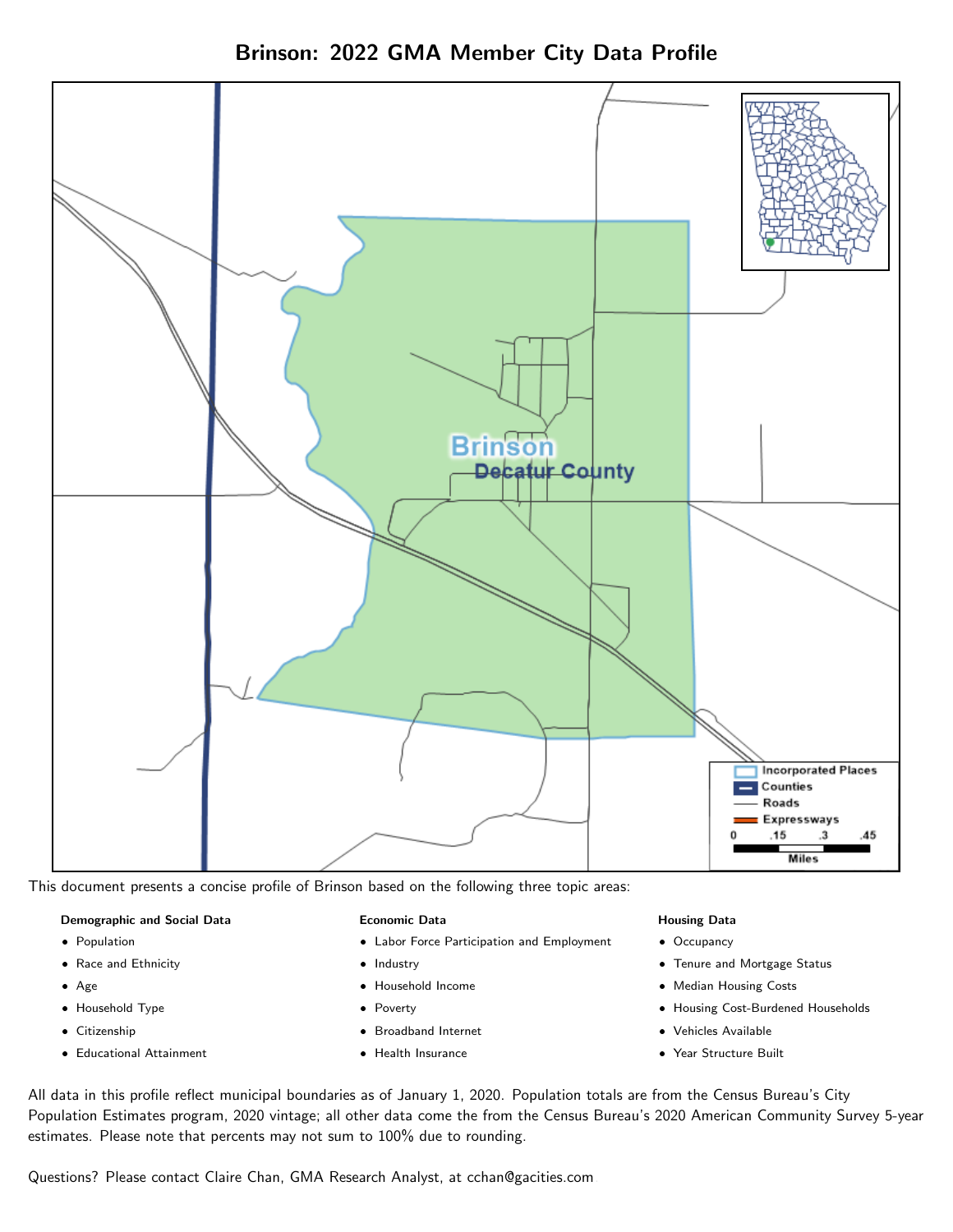# Brinson: Demographic and Social





# **Citizenship**

Age



Source: American Community Survey, 2020 5-year estimates, table B05002 Source: American Community Survey, 2020 5-year estimates, table B15002

## Race and Ethnicity



Source: U.S. Census Bureau, City Population Estimates, 2020 vintage Source: American Community Survey, 2020 5-year estimates, table B03002

# Household Type



Source: American Community Survey, 2020 5-year estimates, table B01001 Source: American Community Survey, 2020 5-year estimates, table B11001

# Educational Attainment



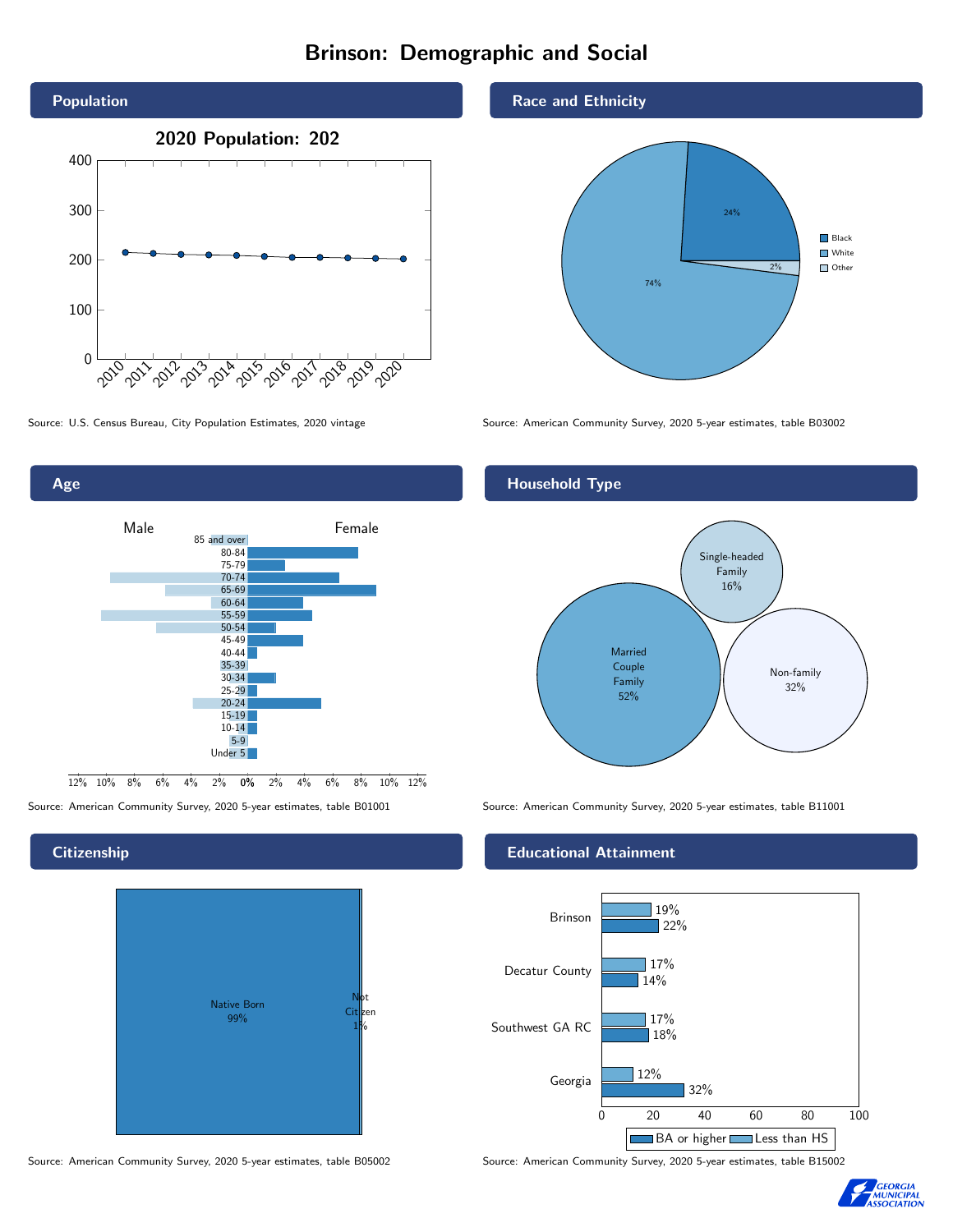# Brinson: Economic



Source: American Community Survey, 2020 5-year estimates, table B23001 Note: Unemployment rate is based upon the civilian labor force.

# Industry

| Agriculture, forestry, fishing and hunting, and mining      | $2\%$ |
|-------------------------------------------------------------|-------|
| Construction                                                | 2%    |
| Manufacturing                                               | 10%   |
| <b>Wholesale Trade</b>                                      | 3%    |
| Retail Trade                                                | 16%   |
| Transportation and warehousing, and utilities               | 5%    |
| Information                                                 | $0\%$ |
| Finance and insurance, real estate, rental, leasing         | 12%   |
| Professional, scientific, mgt, administrative, waste mgt    | 3%    |
| Educational services, and health care and social assistance | 22%   |
| Arts, entertainment, recreation, accommodation, food        | 3%    |
| service                                                     |       |
| Other services, except public administration                | 16%   |
| Public administration                                       | 5%    |

Source: American Community Survey, 2020 5-year estimates, table C24030



Source: American Community Survey, 2020 5-year estimates, tables B19013 and B19025 Source: American Community Survey, 2020 5-year estimates, table B17010



Source: American Community Survey, 2020 5-year estimates, table B28002 Source: American Community Survey, 2020 5-year estimates, table B18135

# Poverty



# **Health Insurance**